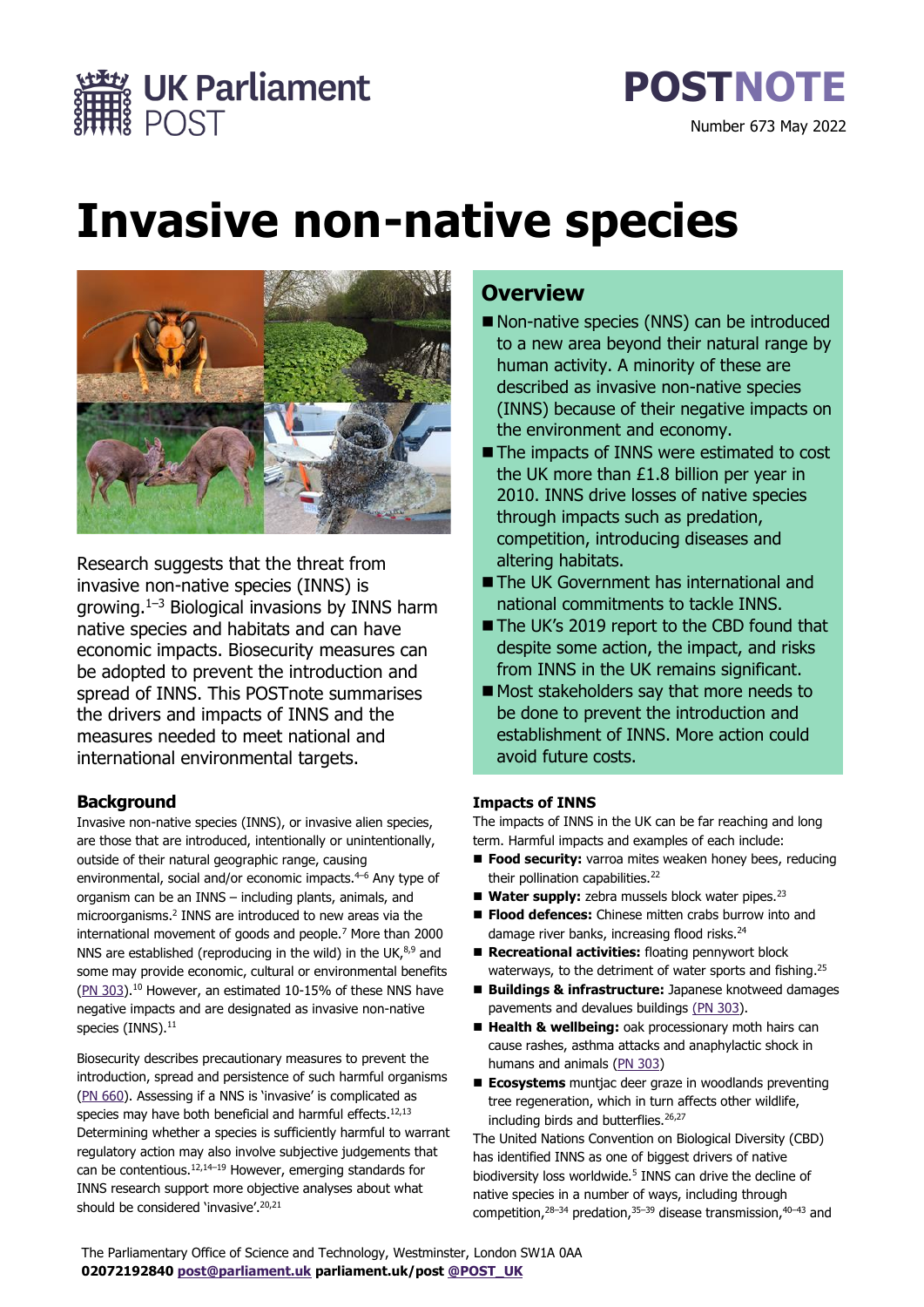habitat alteration, which can displace or otherwise threaten native species.<sup>44–51</sup> However, the financial impacts of INNS on biodiversity, which can be thought of as a strategic and financial asset in itself ( $PN$   $667$ ), is difficult to assess. Despite this, the economic cost of INNS in the UK is estimated to be a least £1.8 billion.<sup>52</sup> Most of these costs are incurred through damage (for example, costs for: repair, agriculture, forestry and fisheries production losses, or medical care), with a smaller fraction spent on reactive management, and a smaller fraction still, spent on proactive management.<sup>53</sup> As information is not available for all species, all places, and all types of direct and indirect costs, these figures are likely to be an underestimate.<sup>52</sup> The UK is also responsible for biodiversity in its overseas territories, many of which are islands and have been particularly impacted by INNS (Box 1).

# **Government commitments to tackle INNS**

As part of the Government's Environmental Improvement Plan,<sup>68</sup> and under the Bern Convention,<sup>69</sup> and the CBD,<sup>70</sup> the Government has both international and national commitments to tackle INNS. Under the proposed 2022 Biodiversity Target 6 of CBD's global biodiversity framework, Parties must manage pathways of INNS introduction to prevent or reduce their rate of introduction and establishment by at least 50%. They must also control or eradicate INNS to eliminate or reduce their impacts, focusing on priority species and sites. $71$  The UK's sixth national report to the CBD in 2019, found that the UK had 'made progress' towards the previous INNS target but 'at an insufficient rate' and highlighted that 'despite strong action the number of INNS establishing in the UK has remained constant in terrestrial environments and increased in freshwater and marine environments'. The report concluded that 'the impact and risks from INNS in the UK remains significant', <sup>72</sup> despite the implementation of the GB INNS Strategy.<sup>11,73</sup> The Environmental Audit Select Committee's (EAC) 2019 report on INNS also concluded that the Government had missed targets, and INNS were not receiving appropriate priority or funding.<sup>67</sup>

**Box 1 INNS in the UK Overseas Territories (UKOTs)** The UKOTs have 94% of the biodiversity that the UK is responsible for. They are home to endemic species that are found nowhere else in the world [\(PN 427\)](https://post.parliament.uk/research-briefings/post-pn-427/). This includes endemic species (those found only in a certain area) that have evolved in isolation, and that have small populations, and less genetic resilience to diseases.<sup>54,55</sup> They are thus particularly vulnerable to the impacts of INNS:

- In all UKOT islands, rats have depleted or decimated, native species, particularly breeding sea bird colonies.<sup>56-58</sup>
- In St Helena, invasive non-native plants threaten native cloud forests, which are crucial for island water security.<sup>59</sup>
- In Bermuda, American crows reduce crop yields, raid native bird nests and scatter rubbish, $60$  and the invasive lionfish consumes vast quantities of native reef fish and invertebrates, including those of ecological and economic importance in the region.<sup>61,62</sup>

The UK has an international commitment to conserve UKOTs' biodiversity. Large-scale eradication and management projects can protect and restore biodiversity, <sup>63</sup> but the UKOTs are often ineligible for domestic and international funding. <sup>64</sup> UKOT's may apply for Darwin plus initiative (DPI) funding for projects to tackle INNS, funding for which has recently increased. <sup>65</sup> However, DPI projects are limited to a maximum three year period. $66$  This results in a high reliance on private funding and charities (such as the RSPB) to finance larger long term projects.<sup>67</sup>

# **Drivers of INNS introduction and spread**

Evidence of species movements from fossil records show that over the last 500 years species have moved around the globe faster and in greater numbers than ever before.<sup>74</sup> There are over 2000 NNS already established in the UK.<sup>8,9</sup> On average, each year 10-12 new NNS arrive and establish in the UK. At least one is predicted to become invasive, year upon year, compounding the problem. 11

# **Trade, travel, and tourism**

Species invasions are shaped by trends in trade and transport. NNS are brought into the UK accidentally, as stowaways in cargo, ballast water, ship hulls, fishing and water sport equipment, on clothing or vehicle tyres; and deliberately, for agriculture, forestry and fishery, and by the ornamental and amenity plant and pet trades.<sup>2,75</sup> Consequently, shifts in biological invasions tend to mirror global economic forces like shifting trade volume and frequency. <sup>76</sup> The number of INNS within a country is highly correlated with merchandise imports, <sup>77</sup> and the prevalence and density of INNS is correlated with levels of development and trade.<sup>7,78</sup> Some countries, such as New Zealand, have been able to effectively tackle INNS through biosecurity measures (Box 2), although differing trade contexts make direct comparisons between countries difficult.

# **Environmental change**

INNS tend to be highly adaptable opportunists, with rapid growth and reproductive rates, and can tolerate a broad range of environmental conditions.<sup>79</sup> For example, invasive non-native plant species often colonise disturbed or previously developed land, such as disused urban areas.<sup>80,81</sup> Environmental changes, such as climate change, landscape and habitat change, and pollution, could create conditions that favour existing INNS, 82–85 or may facilitate NNS becoming invasive.<sup>86–89</sup> The arrival of INNS in a habitat can create novel communities of species, which occur in combinations or abundances that did not previously exist.<sup>90</sup>–<sup>92</sup> Some researchers suggest this is inevitable when native communities cannot be restored. 93,94 Others are concerned that as the native and new species have not coevolved, it could result in unstable environmental outcomes.<sup>95,96</sup>

# INNS time lags

Most of the NNS in the UK are not invasive. $11$  In those that are, there can be a time lag (sometimes decades) between a NNS establishing in an area and becoming invasive.<sup>97–99</sup> This lag can be due to the time taken for a species to reproduce and populate, or genetically adapt to, an area. <sup>100</sup> Newly created environmental conditions could also favour a NNS, providing a window of opportunity for the NNS to become invasive.<sup>100,101</sup> Invasional time lags have previously been recorded for UK garden plants and could provide a source of future invasions. <sup>102</sup>–<sup>104</sup> Once an INNS has established, it may also facilitate the establishment of other INNS.105,106 <sup>107</sup> For example, zebra mussel invasion may facilitate killer shrimp invasion, by providing habitat and a food source. 108,109

# **Tackling INNS: the regulatory hierarchy**

The GB Invasive Non-native Species Strategy (2015) provides the framework within which to coordinate biosecurity and management across governments and the devolved administrations, their related bodies, and key stakeholders.<sup>11</sup> Northern Ireland is part of a separate INNS biosecurity strategy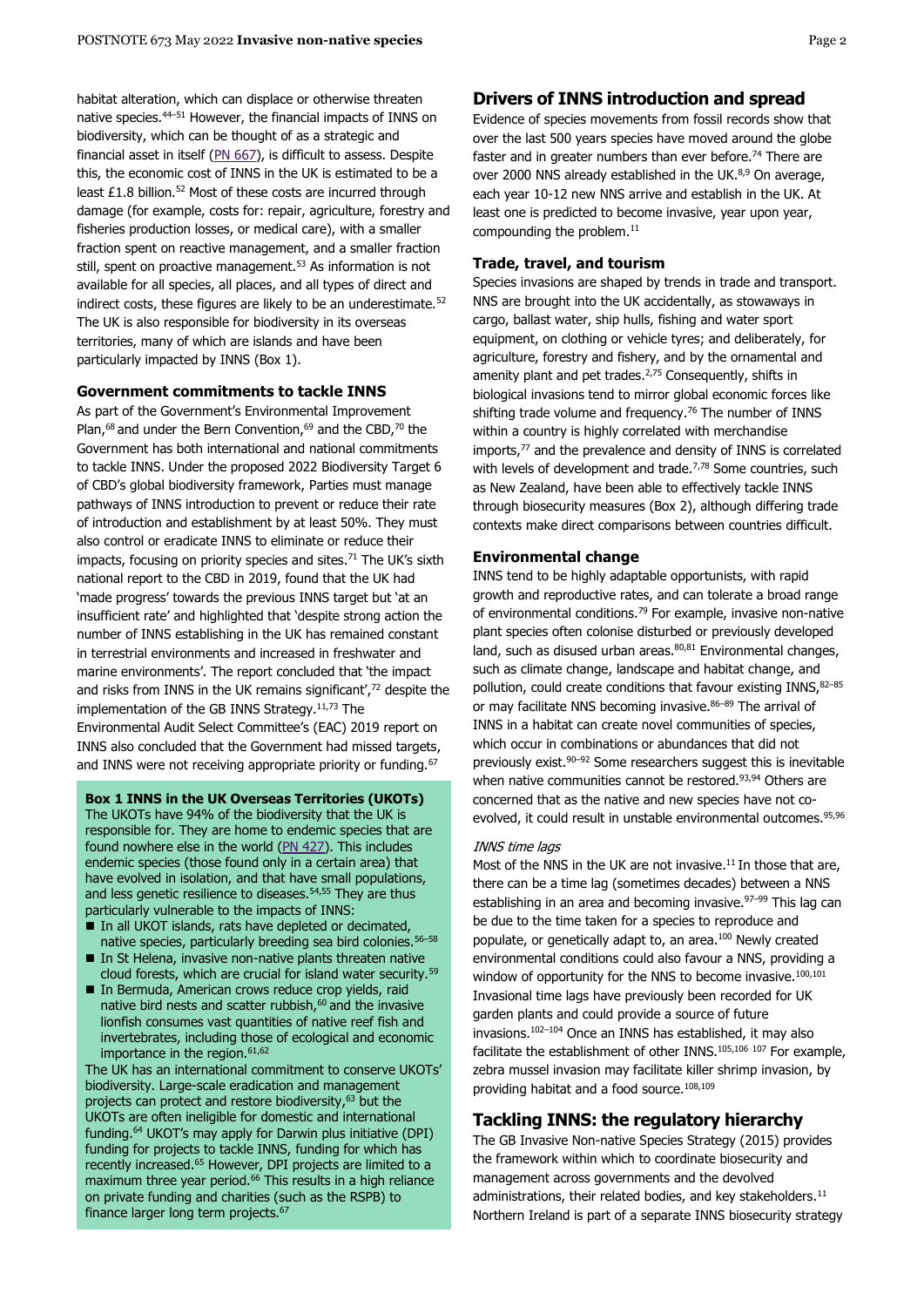#### **Box 2: Biosecurity in New Zealand (NZ)**

NZ is seen as a global leader in policy development and biosecurity is a national priority.<sup>2,110–112</sup> NZ operates a strict precautionary approach where only listed species can enter.<sup>113</sup> NZ's Biosecurity 2025 strategy objectives include:<sup>114</sup>

- 75% of adults will understand what biosecurity is and why it is important.
- 100,000 New Zealanders will regularly take action to control INNS in their communities.
- 90% of relevant businesses will actively manage pest and disease risks associated with their business.
- At least \$80m (NZ) of public and private investment will be fed into biosecurity research.
- There will be a 'citizen's army' of 150,000 people with identified skills for support during biosecurity incursions. Training the same proportion of the UK public in biosecurity would equate to a 'citizen's army' of 2m people and cost £83m per year. 67

and is also subject to the EU Invasive Alien Species Regulation (see below).<sup>115</sup> The GB Strategy is currently being revised [\(PN](https://post.parliament.uk/research-briefings/post-pn-439/) [439\)](https://post.parliament.uk/research-briefings/post-pn-439/).<sup>116</sup> The strategy is based on the CBD's three stage approach of prevention; surveillance, early detection and rapid response; and long term management [\(PN 303\)](https://post.parliament.uk/research-briefings/post-pn-303/).

# **Prevention**

Pathways of entry are the routes of introduction and spread of INNS. Some pathways of entry may present greater risks than others.<sup>117</sup> In 2019, Defra published its comprehensive pathway analysis and identified 10 priority pathways by which INNS were being introduced to the UK: hull fouling, 118 ornamental plants and their contaminants<sup>119,120</sup> ballast water, <sup>109,121</sup> contaminants of fishing equipment, $122$  other stowaways, $123$ contaminants of aquaculture animals, <sup>124</sup> ornamental escapes (from wildlife collections),  $125$  pet escapes,  $126$  and zoo or botanic garden escapes.<sup>73,119</sup> The most time and cost-effective way to control INNS that avoids ethical and welfare issues around management, as well as environmental harm, is preventing their arrival.<sup>98,127-129</sup> Pathway action plans (PAPs) aim to prevent or manage the risks associated with particular pathways. As part of the UK INNS Strategy, PAPs for angling, recreational boating, and zoos are in place, with more in production.<sup>130</sup> Prevention measures include import bans of high-risk species, border inspections, enforced quarantines, monitoring, and encouraging personal biosecurity at borders.

In their analysis, Defra identified the horticultural trade as a priority pathway of entry for INNS into the UK. Garden plants can escape from gardens and become invasive, or harbour INNS in or on the soil they are imported in.<sup>131</sup> The complexity of soil biology (one handful of soil possibly holding thousands of species (see  $PN$  [601\)](https://post.parliament.uk/research-briefings/post-pn-0601/)),  $^{132,133}$  is not yet fully characterised. However, academics and NGOs have raised concerns about the volume of NNS that could be introduced via soil imports.<sup>120,134–</sup> 136 GB's Plant Biosecurity Strategy 2021 aims to tighten restrictions on soil imports and encourage domestic tree and plant nursery production over external imports to circumvent the import of INNS and their risks.<sup>137,138</sup>

## Public awareness campaigns

As several of the key pathways of INNS introduction involve the public, the UK Government launched two targeted campaigns for groups at risk of transporting and spreading INNS:

- The **Be Plant Wise** campaign encourages gardeners to 'Know what you grow', 'Stop the spread' and 'Compost with care' to reduce horticultural escapes. 139
- The **Check, Clean, Dry** campaign encourages recreational water users (anglers and boaters etc.) to check, clean and dry their equipment in-between trips to reduce the risks of spreading invasive aquatic species between water bodies.<sup>140</sup>

Surveys by the Angling Trust found that 50% of anglers now follow Check, Clean, Dry, and research found an increase in positive behaviours associated with the campaign.<sup>141</sup> New Zealand's Check, Clean, Dry campaign, which benefited from higher funding, found that 88% of high risk water users were able to identify actions to help stop the spread of INNS.<sup>142</sup> The EAC report highlighted the need for a broader, more sustained approach to biosecurity campaigns in the UK.<sup>67</sup>

#### Controls on imports

International agreements and laws provide standards, guidelines and recommendations surrounding INNS management and prevention.<sup>143</sup> However, domestic legislation in most countries often aims to control imports rather than exports.<sup>144</sup> The UK has a blacklist of species that are currently illegal to import into the UK, $67$  but this approach is less stringent than some countries acknowledged to have more effective biosecurity frameworks (Box 2), [\(PN 439\)](https://post.parliament.uk/research-briefings/post-pn-439/). Despite regulations, prohibited species still enter the UK and are distributed to the public.<sup>145</sup>–<sup>148</sup> This is often done in ignorance of regulations or due to INNS being misclassified as a legal species.<sup>149</sup> Ecommerce is largely unregulated so may be a key route of illegal importation of INNS. $150-153$  In line with EAC recommendations, in 2022, the GB Non-native Species Secretariat began piloting the establishment of an INNS inspectorate, whose roles will include pre border, border, and post-border interception, ensuring compliance with regulations, and promoting good biosecurity practice across sectors.<sup>67</sup>

# Existing legislation

The principal pieces of legislation regarding INNS in GB are:

- The Wildlife and Countryside Act (1981), see [PN 303.](https://post.parliament.uk/research-briefings/post-pn-303/)154 Section 23 of the Infrastructure Act (2015) inserted Schedule 9A into this act to ensure landowners take action on INNS or permit others to prevent their establishment and spread. 155
- The Wildlife and Natural Environment (Scotland) Act 2011.<sup>156</sup>
- The Invasive Alien Species (Enforcement and Permitting) Order (2019), which retains in UK law the EU Invasive Alien Species Regulation (1143/2014) in England, Wales, and parts of Scotland. It lists species of concern and rules to prevent their introduction and spread. Enforcement regimes includes criminal sanctions and licensing and permitting provisions.<sup>157</sup>
- The Crime and Policing Act (2014) allows local councils and police to issue Community Protection Notices to individuals or businesses to control or prevent the spread of an INNS. <sup>158</sup>

Stakeholders have raised concerns that enforcement of current INNS legislation is insufficiently resourced. <sup>67</sup> The RSPCA has also highlighted practical difficulties translating the legislation into action. For example, the original invasive alien species legislation had to be changed as it criminalised any transport of listed INNS of special concern, making it impossible for the RSPCA to respond to call outs regarding these species.<sup>157,159</sup>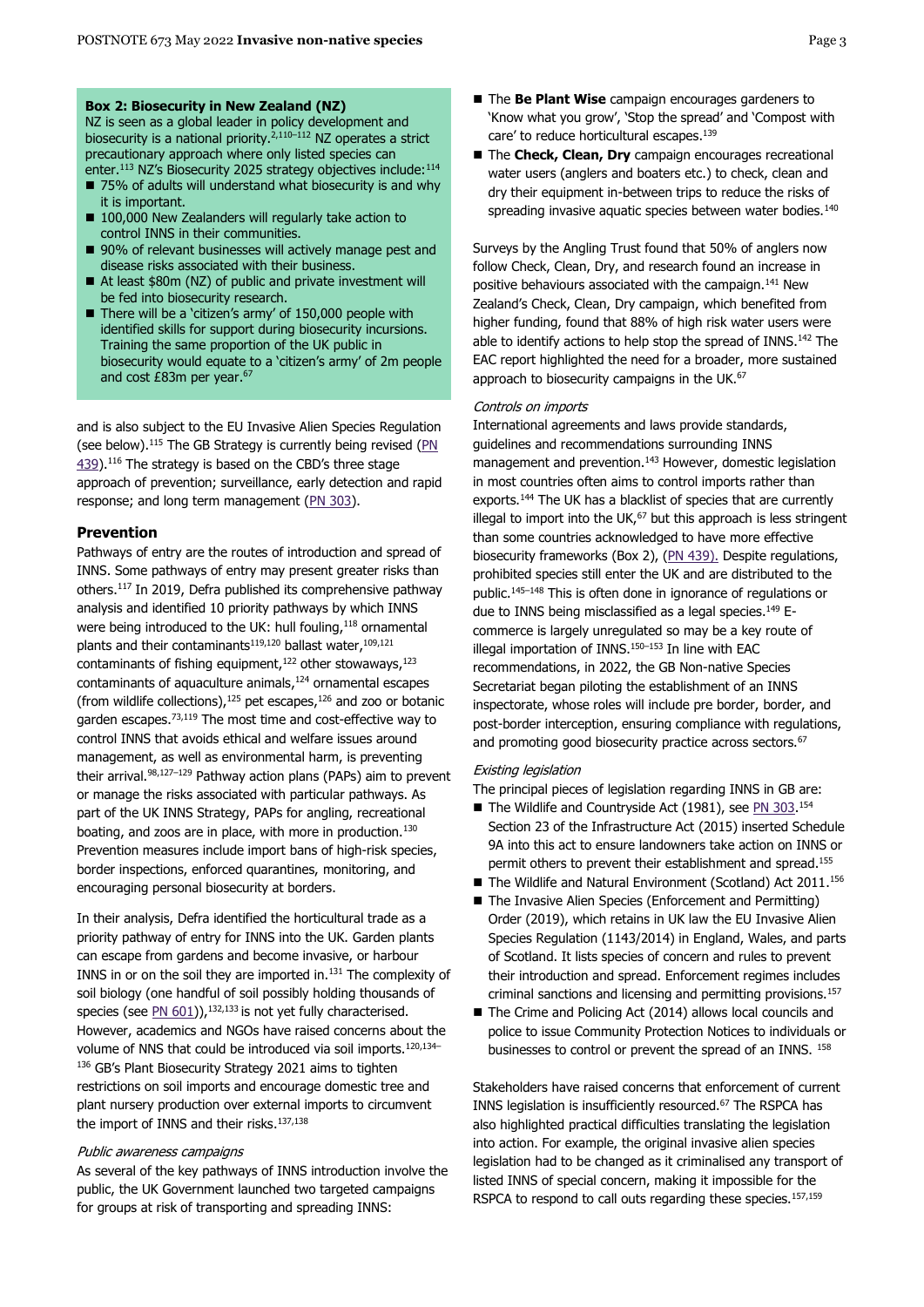Efficient surveillance relies on rapid and effective information exchange at international, national and regional levels, to identify which INNS are in-coming and make adequate preparations.<sup>160</sup> However, some countries lack monitoring resources and data, <sup>161</sup> and political and economic obstacles can hamper communication between nations, as policies aimed at addressing INNS risks can be in conflict with trade.<sup>144</sup> If an INNS evades border controls, quick identification and implementation of rapid response protocols may result in the eradication of a species before it becomes established. 162 However, aquatic environments are both particularly vulnerable to invasion and difficult to monitor, and INNS here may not be detected until after they have established and spread (Box 3).

In some cases, using tools such as citizen science (Box 4), environmental DNA (eDNA) technologies, and epidemiological and species distribution modelling can aid in surveillance:

- **eDNA technologies** can be employed to detect whether or a not a species DNA is present in a body of water thereby indicating its presence. $163-165$  Although environmental conditions can degrade or disperse DNA,<sup>166</sup>–<sup>168</sup> surveillance using eDNA can be faster and cheaper than conventional sampling methods, but cannot replace them completely – the two approaches being complementary.<sup>169–171</sup>
- Epidemiological modelling capitalises on the similarities between species invasion and the spread of disease, in order to understand more clearly how they will spread.<sup>172</sup>
- **Species distribution modelling** can calculate the likelihood of a species establishing in a specific area under present and future environmental conditions.173,174

Horizon scanning exercises predict future threats from INNS not already present in the UK.<sup>162</sup> Risk assessments of threats can then be used to inform surveillance, rapid response plans, and regulations to limit the spread of a INNS before they become established. <sup>11</sup> To remain useful risk assessments need to be regularly reviewed and updated.<sup>144</sup> The UK has contingency plans for the arrival of some  $INNS$ ,<sup>175</sup> but there is no resourcing available to implement them should the species arrive.<sup>67</sup>

**Box 3: The vulnerability of aquatic environments** INNS pose a significant threat to marine and freshwater environments [\(PN 303\)](https://post.parliament.uk/research-briefings/post-pn-303/). Pathways include aquaculture and ballast water.  $176-178$  As 90% of the world's trade is carried by ship, marine environments are particularly exposed.<sup>179</sup> Hull fouling and ballast water provide pathways for INNS to spread throughout the marine environment.<sup>11</sup> Under the Ballast Water Management Convention (BWMC), adopted in 2004, all ships are required to manage their ballast water and sediments, and will eventually be required to install onboard water treatment systems to control the spread of INNS through ballast water.180,181 Despite playing a key role in negotiating the convention, the UK has repeatedly delayed ratifying the BWMC.<sup>182</sup> To date, 89 International Maritime Organisation Member States have acceded to the Convention, representing over 91.2% of global shipping tonnage,<sup>183</sup> and where implemented it has been found to significantly reduce the rate of aquatic invasions.<sup>184</sup> Once an INNS has established in connected aquatic environments (marine or rivers) it is very difficult to eradicate or contain, and is likely to spread rapidly to new locations.<sup>185-187</sup>

## **Long term control and management**

The EAC report found a lack of clear lines of responsibility for managing INNS in the UK.<sup>67</sup> Landowners have legal obligations to manage certain INNS, particularly in relation to preventing spread,<sup>188</sup> but they may be unwilling to bear costs. In England, under Tier 2 of the Environmental Land Management Scheme, payments will be available for landowners to manage INNS identified as a local environmental priority [\(PN652\)](https://post.parliament.uk/research-briefings/post-pn-0652/).<sup>189</sup> Limited resources mean that the Government only directly supports the management of about 20 (10%) of the most invasive INNS in GB.<sup>11</sup> Long-term management includes large scale eradication, containment, control, and mitigation, and can include biocontrol programmes. <sup>11</sup> Biocontrol reassociates a species with its natural enemies (diseases or predators) to control a population.<sup>190</sup> Biocontrol organisms are assessed to ensure they do not have any unwanted side effects, $191$  and their release must be approved Defra and the devolved authorities, as advised by the UK's Advisory Committee on Releases to the Environment. 192 Biocontrol can work on a continental scale to reduce populations, with successes in Australia.193,194 Since 2010, Defra has approved the release of four INNS biocontrol agents: a psyllid (insect) against Japanese knotweed; 195,196 a rust fungus against Himalayan balsam;<sup>197</sup> a mite against Australian swamp stonecrop,<sup>198</sup> and a weevil against floating pennywort.<sup>199</sup>

However, the restoration of environments post INNS management intervention is often overlooked. Sometimes INNS can alter habitats to the extent that even after their removal native species do not readily re-colonise the area,<sup>200</sup> and interventions to restore habitats may be required. <sup>200</sup> For example, Rhododendron acidifies soil, making it harder for native species to re-establish.<sup>201</sup> Ecosystem management to restore habitats and reduce degradation may also increase the resilience of natural communities to INNS invasions. 202–205

# **The economic benefits of INNS regulations**

Currently, 0.4% of available biosecurity funding is spent on INNS (~£900k per annum). Funding for INNS management in the UK tends to be short lived, and for individual projects rather than directed towards routine actions to avoid future costs.<sup>67</sup> Stakeholders have highlighted INNS biosecurity underfunding, with most resources spent on established species as opposed to preventing INNS arriving and establishing. <sup>67</sup> NGOs and academics state potential savings could be made by taking such proactive measures. <sup>206</sup> Wildlife and Countryside Link estimate that an additional Government investment of £6m per year into INNS biosecurity would save  $\sim$  £2.7b over a 20-year period.<sup>129</sup>

### **Box 4: Citizen science and surveillance**

The value of early detection and surveillance is exemplified by the UK Government's successful eradication and control of the Asian hornet.<sup>67</sup> The Asian Hornet Watch App (developed by the Government) allows the public to report sightings of Asian hornets, which when verified as credible, result in rapid response and eradication.<sup>207</sup> Continued control of Asian hornet arrivals in the UK would not be possible without public participation in surveillance.<sup>208</sup> A similar citizen science project, Plant Alert, was set up for gardeners to warn about invasive plants before they become a problem.<sup>209</sup> However, it has no financial support, relying entirely on volunteers, and is not an official government tool. $210$ 

POST is an office of both Houses of Parliament, charged with providing independent and balanced analysis of policy issues that have a basis in science and technology. POST is grateful to Hazel Cooley for researching this briefing, to NERC for funding her parliamentary fellowship, and to all contributors and reviewers. For further information on this subject, please contact the co-author[, Dr Jonathan Wentworth.](mailto:wentworthj@parliament.uk) Parliamentary Copyright 2022.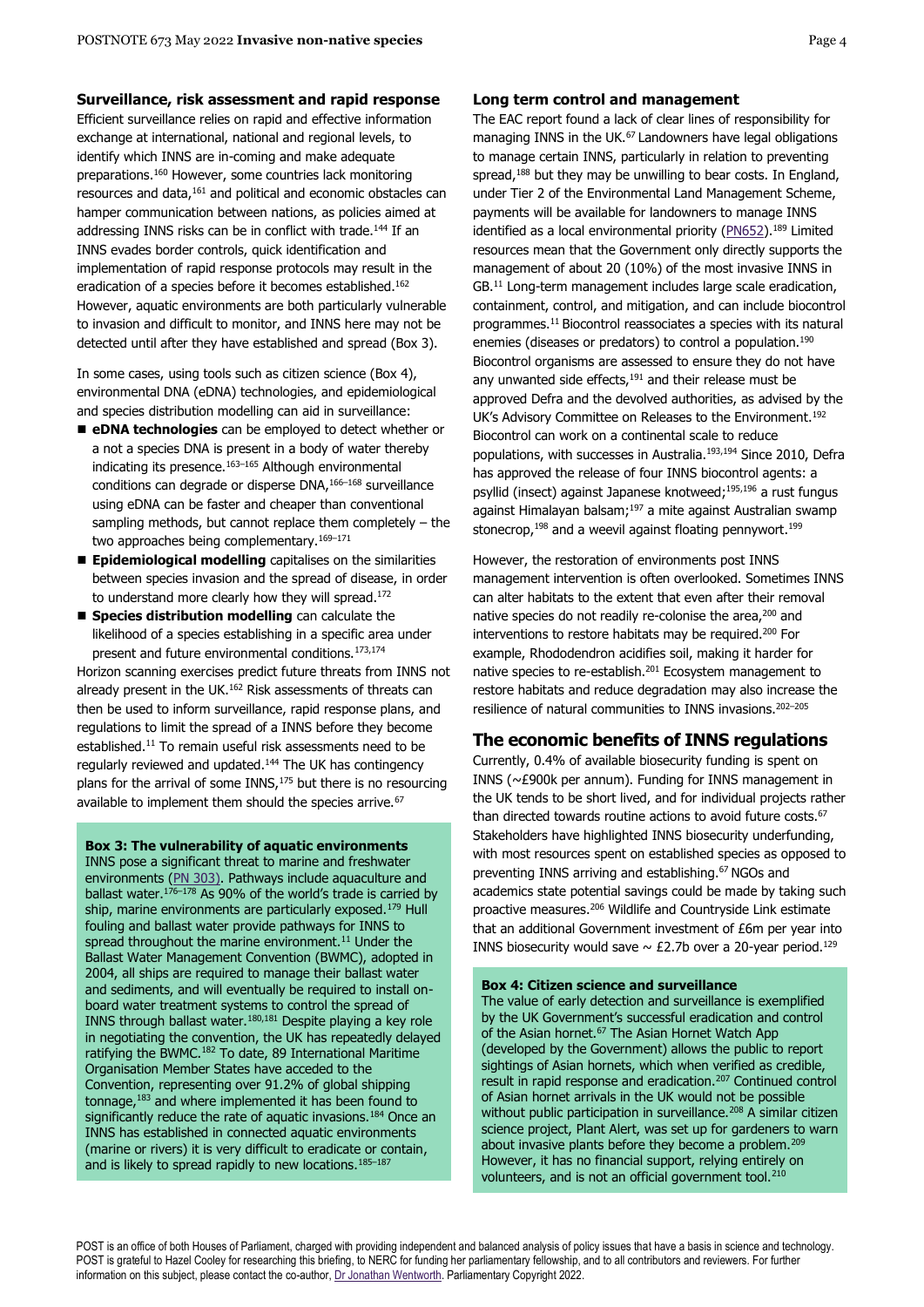- 1. [The impacts of invasive alien species in Europe](https://www.eea.europa.eu/publications/impacts-of-invasive-alien-species)  [European Environment Agency.](https://www.eea.europa.eu/publications/impacts-of-invasive-alien-species)
- 2. Pyšek, P. et al. (2020). Scientists' warning on invasive [alien species.](https://onlinelibrary.wiley.com/doi/abs/10.1111/brv.12627) Biological Reviews, Vol 95, 1511-1534.
- 3. Moore, N. (2021). Invasive non-native species in Great Britain-policy and delivery, with specific reference to [Reeves' muntjac.](https://doi.org/10.1007/s10344-021-01481-7) Eur J Wildl Res, Vol 67, 36.
- 4. (2015). [Invasive alien species.](https://www.iucn.org/regions/europe/our-work/biodiversity-conservation/invasive-alien-species) IUCN.
- 5. [Invasive Alien Species.](https://www.cbd.int/invasive/)
- 6. Stoett, P. et al. (2019). Invasive alien species and [planetary and global health policy.](https://www.thelancet.com/journals/lanplh/article/PIIS2542-5196(19)30194-9/fulltext) The Lancet Planetary Health, Vol 3, e400-e401. Elsevier.
- 7. Hulme, P. E. (2009). Trade, transport and trouble: [managing invasive species pathways in an era of](https://onlinelibrary.wiley.com/doi/abs/10.1111/j.1365-2664.2008.01600.x)  [globalization.](https://onlinelibrary.wiley.com/doi/abs/10.1111/j.1365-2664.2008.01600.x) Journal of Applied Ecology, Vol 46, 10-18.
- 8. UKBI [B6. Invasive species | JNCC -](https://jncc.gov.uk/our-work/ukbi-b6-invasive-species/) Adviser to [Government on Nature Conservation.](https://jncc.gov.uk/our-work/ukbi-b6-invasive-species/)
- 9. [Invasive Non-Native Species.](https://www.rspb.org.uk/our-work/policy-insight/species/invasive-non-native-species/) The RSPB.
- 10. Hanley, N. et al. (2019). The economic benefits of [invasive species management.](https://eprints.gla.ac.uk/185304/) People and Nature, Vol 1, 124–137. Wiley.
- 11. The Great Britain Non-native Species Secretariat. (2015). [The Great Britain Invasive Non-native Species Strategy](https://assets.publishing.service.gov.uk/government/uploads/system/uploads/attachment_data/file/455526/gb-non-native-species-strategy-pb14324.pdf).
- 12. Willmore, C. (2015). Native good, non-native bad? [Defining troublesome species.](https://doi.org/10.1177/1461452915575652) Environmental Law Review, Vol 17, 117-127. SAGE Publications.
- 13. Brown, J. H. et al. (2004). An Essay on Some Topics [Concerning Invasive Species.](https://onlinelibrary.wiley.com/doi/abs/10.1111/j.1442-9993.2004.01340.x) Austral Ecology, Vol 29, 530–536.
- 14. Thomas, C. (2020). The development of Anthropocene [biotas.](https://royalsocietypublishing.org/doi/full/10.1098/rstb.2019.0113) Philosophical Transactions Of The Royal Society Of London Series B - Biological Sciences,
- 15. Lemoine, R. T. et al. [Nativeness is not binary](https://onlinelibrary.wiley.com/doi/abs/10.1111/rec.13636)-a [graduated terminology for native and non-native species in](https://onlinelibrary.wiley.com/doi/abs/10.1111/rec.13636)  [the Anthropocene.](https://onlinelibrary.wiley.com/doi/abs/10.1111/rec.13636) Restoration Ecology, Vol n/a, e13636.
- 16. Kourantidou, M. et al. (2022). Invasive alien species as simultaneous benefits and burdens: trends, stakeholder [perceptions and management.](https://doi.org/10.1007/s10530-021-02727-w) Biol Invasions,
- 17. García-Díaz, P. et al. (2022). Identifying Priorities, [Targets, and Actions for the Long-term Social and](https://doi.org/10.1007/s00267-021-01541-3)  [Ecological Management of Invasive Non-Native Species.](https://doi.org/10.1007/s00267-021-01541-3)  Environmental Management, Vol 69, 140–153.
- 18. Boltovskoy, D. et al. (2018). Invasive species denialism: [Sorting out facts, beliefs, and definitions.](https://www.ncbi.nlm.nih.gov/pmc/articles/PMC6262740/) Ecol Evol, Vol 8, 11190–11198.
- 19. Herrick, C. (2022). [Why Objective Science Does Not](https://doi.org/10.1080/00139157.2022.1997327)  [Resolve Environmental Policy Issues.](https://doi.org/10.1080/00139157.2022.1997327) Environment: Science and Policy for Sustainable Development, Vol 64, 19–28. Routledge.
- 20. Wilson, J. R. U. et al. (2020). Is invasion science moving [towards agreed standards? The influence of selected](https://neobiota.pensoft.net/article/53243/)  [frameworks.](https://neobiota.pensoft.net/article/53243/) NeoBiota, Vol 62, 569-590. Pensoft Publishers.
- 21. Larson, B. M. H. (2007). [An alien approach to invasive](https://doi.org/10.1007/s10530-007-9095-z)  [species: objectivity and society in invasion biology.](https://doi.org/10.1007/s10530-007-9095-z) Biol Invasions, Vol 9, 947–956.
- 22. van der Sluijs, J. P. et al. (2016). Pollinators and Global [Food Security: The Need for Holistic Global Stewardship.](https://doi.org/10.1007/s41055-016-0003-z)  Food ethics, Vol 1, 75–91.
- 23. Elliott, P. et al. (2005). The Increasing Effects of Zebra [Mussels on Water Installations in England.](https://onlinelibrary.wiley.com/doi/abs/10.1111/j.1747-6593.2005.tb00575.x) Water and Environment Journal, Vol 19, 367–375.
- 24. (2017). [Invasive non-native species \(UK\)](https://insideecology.com/2017/09/13/invasive-non-native-species-uk-chinese-mitten-crab/)  Chinese [mitten crab.](https://insideecology.com/2017/09/13/invasive-non-native-species-uk-chinese-mitten-crab/) Inside Ecology.
- 25. [New partnerships to control highly invasive](https://www.britishcanoeing.org.uk/news/2020/new-partnerships-to-control-highly-invasive-floating-pennywort-choking-uks-waterways) floating [pennywort choking UK's waterways.](https://www.britishcanoeing.org.uk/news/2020/new-partnerships-to-control-highly-invasive-floating-pennywort-choking-uks-waterways)
- 26. 17 invasive species causing problems in the UK. Discover Wildlife.
- 27. Trust, W. [Muntjac Deer \(Muntiacus reevesi\).](https://www.woodlandtrust.org.uk/trees-woods-and-wildlife/animals/mammals/muntjac-deer/) Woodland Trust.
- 28. Charter, M. et al. (2016). Nest-site competition between [invasive and native cavity nesting birds and its implication](https://www.sciencedirect.com/science/article/pii/S0301479716303607)  [for conservation.](https://www.sciencedirect.com/science/article/pii/S0301479716303607) Journal of Environmental Management, Vol 181, 129–134.
- 29. Bergstrom, M. A. et al. (2009). [Interspecific](https://doi.org/10.1577/T08-095.1) Resource [Competition between the Invasive Round Goby and Three](https://doi.org/10.1577/T08-095.1)  [Native Species: Logperch, Slimy Sculpin, and Spoonhead](https://doi.org/10.1577/T08-095.1)  [Sculpin.](https://doi.org/10.1577/T08-095.1) Transactions of the American Fisheries Society, Vol 138, 1009–1017. Taylor & Francis.
- 30. Human, K. G. et al. (1996). Exploitation and interference [competition between the invasive Argentine ant,](https://doi.org/10.1007/BF00328744)  [Linepithema humile, and native ant species.](https://doi.org/10.1007/BF00328744) Oecologia, Vol 105, 405–412.
- 31. Gurnell, J. et al. (2004). Alien species and interspecific [competition: effects of introduced eastern grey squirrels](https://onlinelibrary.wiley.com/doi/abs/10.1111/j.1365-2656.2004.00791.x)  [on red squirrel population dynamics.](https://onlinelibrary.wiley.com/doi/abs/10.1111/j.1365-2656.2004.00791.x) Journal of Animal Ecology, Vol 73, 26–35.
- 32. Dunn, J. C. et al. (2009). Competition and parasitism in [the native White Clawed Crayfish Austropotamobius](https://doi.org/10.1007/s10530-008-9249-7)  [pallipes and the invasive Signal Crayfish Pacifastacus](https://doi.org/10.1007/s10530-008-9249-7)  [leniusculus in the UK.](https://doi.org/10.1007/s10530-008-9249-7) Biol Invasions, Vol 11, 315-324.
- 33. Catford, J. A. et al. (2018). Introduced species that [overcome life history tradeoffs can cause native](https://www.nature.com/articles/s41467-018-04491-3)  [extinctions.](https://www.nature.com/articles/s41467-018-04491-3) Nat Commun, Vol 9, 2131. Nature Publishing Group.
- 34. Catford, J. A. et al. (2012). The intermediate disturbance [hypothesis and plant invasions: Implications for species](https://www.sciencedirect.com/science/article/pii/S1433831911000758)  [richness and management.](https://www.sciencedirect.com/science/article/pii/S1433831911000758) Perspectives in Plant Ecology, Evolution and Systematics, Vol 14, 231–241.
- 35. Jones, H. P. et al. (2008). Severity of the Effects of [Invasive Rats on Seabirds: A Global Review.](https://onlinelibrary.wiley.com/doi/abs/10.1111/j.1523-1739.2007.00859.x)  Conservation Biology, Vol 22, 16–26.
- 36. [Invasive predators and global biodiversity loss | PNAS.](https://www.pnas.org/doi/10.1073/pnas.1602480113)
- 37. [A global review of the impacts of invasive cats on island](https://onlinelibrary.wiley.com/doi/abs/10.1111/j.1365-2486.2011.02464.x)  [endangered vertebrates -](https://onlinelibrary.wiley.com/doi/abs/10.1111/j.1365-2486.2011.02464.x) Medina - 2011 - Global Change Biology - [Wiley Online Library.](https://onlinelibrary.wiley.com/doi/abs/10.1111/j.1365-2486.2011.02464.x)
- 38. Welch, J. N. et al. (2017). The threat of invasive species [to bats: a review.](https://onlinelibrary.wiley.com/doi/abs/10.1111/mam.12099) Mammal Review, Vol 47, 277-290.
- 39. [Can predation by invasive mice drive seabird extinctions?](https://royalsocietypublishing.org/doi/abs/10.1098/rsbl.2007.0120)  | Biology Letters.
- 40. Oidtmann, B. et al. (2002). Transmission of crayfish [plague.](https://www.int-res.com/abstracts/dao/v52/n2/p159-167/) Diseases of Aquatic Organisms, Vol 52, 159-167.
- 41. Vilcinskas, A. (2015). Pathogens as Biological Weapons of [Invasive Species.](https://journals.plos.org/plospathogens/article?id=10.1371/journal.ppat.1004714%20) PLOS Pathogens, Vol 11, e1004714. Public Library of Science.
- 42. Vilcinskas, A. et al. (2013). Invasive Harlequin Ladybird [Carries Biological Weapons Against Native Competitors.](https://www.science.org/doi/abs/10.1126/science.1234032)  Science, Vol 340, 862–863. American Association for the Advancement of Science.
- 43. Disease threats posed by alien species: the role of a [poxvirus in the decline of the native red squirrel in Britain |](https://www.cambridge.org/core/journals/epidemiology-and-infection/article/disease-threats-posed-by-alien-species-the-role-of-a-poxvirus-in-the-decline-of-the-native-red-squirrel-in-britain/29A156B4FA73EF097DE35CF0475E6875)  [Epidemiology & Infection | Cambridge Core.](https://www.cambridge.org/core/journals/epidemiology-and-infection/article/disease-threats-posed-by-alien-species-the-role-of-a-poxvirus-in-the-decline-of-the-native-red-squirrel-in-britain/29A156B4FA73EF097DE35CF0475E6875)
- 44. Birch, J. (2021). Impacts of non-native Hydrocotyle [ranunculoides on native macrophyte communities, and the](https://research.brighton.ac.uk/en/studentTheses/b80e3451-03d0-4ac5-986d-0c96a4b1d635)  effects of management, nutrients, and temperature. University of Brighton.
- 45. Byers, J. E. et al. (2010). Variable direct and indirect effects of a habitat-modifying invasive species on mortality [of native fauna.](https://onlinelibrary.wiley.com/doi/abs/10.1890/09-0712.1) Ecology, Vol 91, 1787-1798.
- 46. Cuddington, K. et al. (2004). Invasive engineers. Ecological Modelling, Vol 178, 335–347.
- 47. Rilov, G. et al. (2012). How strong is the effect of invasive [ecosystem engineers on the distribution patterns of local](https://doi.org/10.1186/2047-2382-1-10)  [species, the local and regional biodiversity and ecosystem](https://doi.org/10.1186/2047-2382-1-10)  [functions?](https://doi.org/10.1186/2047-2382-1-10) Environmental Evidence, Vol 1, 10.
- 48. Emery-Butcher, H. E. et al. (2020). The impacts of [invasive ecosystem engineers in freshwaters: A review.](https://onlinelibrary.wiley.com/doi/abs/10.1111/fwb.13479)  Freshwater Biology, Vol 65, 999–1015.
- 49. Fei, S. et al. (2014). Biogeomorphic Impacts of Invasive [Species.](https://doi.org/10.1146/annurev-ecolsys-120213-091928) Annual Review of Ecology, Evolution, and Systematics, Vol 45, 69-87.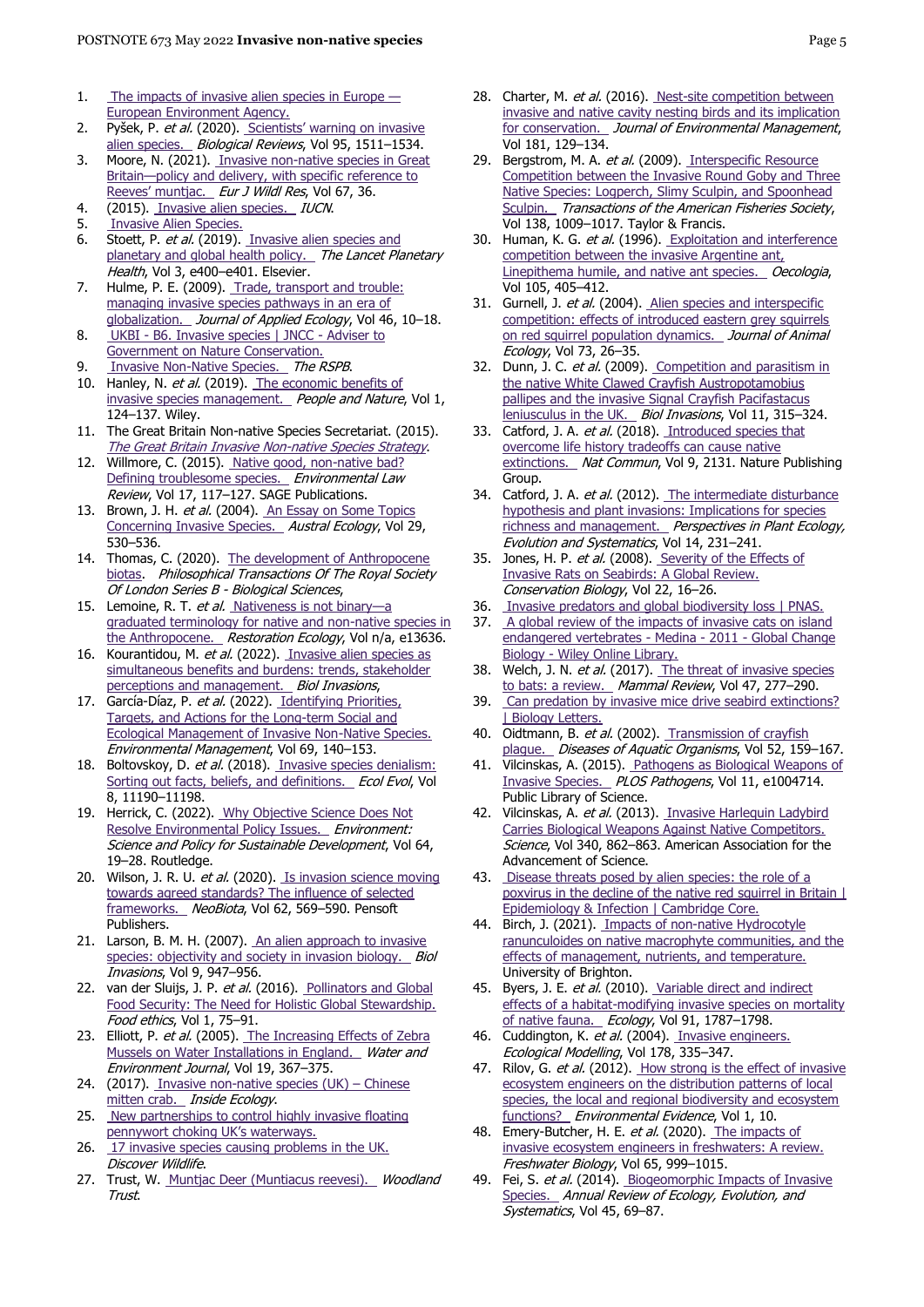- 50. Maclean, J. E. et al. (2018). Invasion by Rhododendron [ponticum depletes the native seed bank with long-term](https://doi.org/10.1007/s10530-017-1538-6)  [impacts after its removal.](https://doi.org/10.1007/s10530-017-1538-6) Biol Invasions, Vol 20, 375-384.
- 51. Jhariya, M. K. et al. (2022). Chapter 24 Species invasion [and ecological risk.](https://www.sciencedirect.com/science/article/pii/B9780128229767000144) in Natural Resources Conservation and Advances for Sustainability. (eds. Jhariya, M. K. et al.) 503–531. Elsevier.
- 52. [The economic cost of invasive non-native species on](https://www.cabi.org/VetMedResource/ebook/20123122024)  [Great Britain.](https://www.cabi.org/VetMedResource/ebook/20123122024)
- 53. Cuthbert, R. N. et al. (2021). Economic costs of biological [invasions in the United Kingdom.](https://neobiota.pensoft.net/article/59743/) NeoBiota, Vol 67, 299-328. Pensoft Publishers.
- 54. Tershy, B. R. et al. (2015). The Importance of Islands for [the Protection of Biological and Linguistic Diversity.](https://doi.org/10.1093/biosci/biv031)  BioScience, Vol 65, 592–597.
- 55. Varnham, K. (2006). Non-native species in UK Overseas [Territories: a review.](https://www.cabi.org/isc/abstract/20087208900) Joint Nature Conservation Committee (JNCC).
- 56. Varnham, K. (2006). Non-native species in UK Overseas [Territories: a review](https://data.jncc.gov.uk/data/bdb47e73-aa8b-4958-8658-b2e7f758e5bb/JNCC-Report-372-FINAL-WEB.pdf) (JNCC Report No. 372). 39.
- 57. Hilton, G. M. et al. (2010). Review article: The [catastrophic impact of invasive mammalian predators on](https://onlinelibrary.wiley.com/doi/abs/10.1111/j.1474-919X.2010.01031.x)  [birds of the UK Overseas Territories: a review and](https://onlinelibrary.wiley.com/doi/abs/10.1111/j.1474-919X.2010.01031.x)  [synthesis.](https://onlinelibrary.wiley.com/doi/abs/10.1111/j.1474-919X.2010.01031.x) Ibis, Vol 152, 443-458.
- 58. [Informing Conservation Abroad in UK Overseas](https://www.rspb.org.uk/our-work/conservation/projects/informing-conservation-on-the-uk-overseas-territories/)  [Territories.](https://www.rspb.org.uk/our-work/conservation/projects/informing-conservation-on-the-uk-overseas-territories/) The RSPB.
- 59. Sansom, B. et al. (2020). DPLUS051 Water Security and [Sustainable Cloud Forest Restoration on St Helena.](https://www.sainthelena.gov.sh/portfolios/environment-natural-resources-planning/darwin-initiative/dplus051-water-security-and-sustainable-cloud-forest-restoration/) Final Project Report.
- 60. Outerbridge, M. (2016). Crow ([Corvus brachyrhynchos](https://www.researchgate.net/publication/333246345_Crow_Corvus_brachyrhynchos_Management_Plan_for_Bermuda)) [Management Plan for Bermuda.](https://www.researchgate.net/publication/333246345_Crow_Corvus_brachyrhynchos_Management_Plan_for_Bermuda) Government of Bermuda.
- 61. Eddy, C. et al. (2016). Diet of invasive lionfish (Pterois [volitans and P. miles\) in Bermuda.](http://www.int-res.com/abstracts/meps/v558/p193-206/) Mar. Ecol. Prog. Ser., Vol 558, 193–206.
- 62. Bermuda Lionfish Task Force.
- 63. Eradication Projects/Rats [Government of South Georgia](https://www.gov.gs/environment/eradication-projects/eradication-projects-rats/)  & the South Sandwich Islands.
- 64. [The Darwin Initiative.](https://www.gov.uk/government/groups/the-darwin-initiative) GOV.UK.
- 65. [New funding to protect biodiversity in UK overseas](https://www.gov.uk/government/news/new-funding-to-protect-biodiversity-in-uk-overseas-territories)  [territories.](https://www.gov.uk/government/news/new-funding-to-protect-biodiversity-in-uk-overseas-territories) GOV.UK.
- 66. [Darwin Plus Guidance.](https://www.darwininitiative.org.uk/assets/uploads/sites/2/2021/09/R10-DPlus-Guidance-FINAL.pdf)
- 67. Invasive species [Environmental Audit Committee -](https://publications.parliament.uk/pa/cm201919/cmselect/cmenvaud/88/8804.htm) [House of Commons.](https://publications.parliament.uk/pa/cm201919/cmselect/cmenvaud/88/8804.htm)
- 68. HM Government A Green Future: Our 25 Year Plan to [Improve the Environment.](https://assets.publishing.service.gov.uk/government/uploads/system/uploads/attachment_data/file/693158/25-year-environment-plan.pdf)
- 69. Trouwborst, A. (2015). The Bern Convention and EU [Regulation 1143/2014 on the Prevention and Management](http://www.ssrn.com/abstract=2623496)  [of the Introduction and Spread of Invasive Alien Species.](http://www.ssrn.com/abstract=2623496)  SSRN Journal,
- 70. Unit, B. (2021). [The CBD and Invasive Alien Species.](https://www.cbd.int/idb/2009/about/cbd/)  Secretariat of the Convention on Biological Diversity.
- 71. CBD (2021). First draft of the post-2020 global [biodiversity framework.](https://www.cbd.int/doc/c/abb5/591f/2e46096d3f0330b08ce87a45/wg2020-03-03-en.pdf) 12.
- 72. JNCC (2019). Sixth National Report to the United Nations [Convention on Biological Diversity: United Kingdom of](https://data.jncc.gov.uk/data/527ff89f-5f6b-4e06-bde6-b823e0ddcb9a/UK-CBD-Overview-UKAssessmentsofProgress-AichiTargets-web.pdf)  **[Great Britain and Northern Ireland](https://data.jncc.gov.uk/data/527ff89f-5f6b-4e06-bde6-b823e0ddcb9a/UK-CBD-Overview-UKAssessmentsofProgress-AichiTargets-web.pdf).**
- 73. Home GB non-native species secretariat.
- 74. Ricciardi, A. (2007). Are Modern Biological Invasions an [Unprecedented Form of Global Change?](https://onlinelibrary.wiley.com/doi/abs/10.1111/j.1523-1739.2006.00615.x) Conservation Biology, Vol 21, 329–336.
- 75. Information Portal » NNSS.
- 76. Sardain, A. et al. (2019). Global forecasts of shipping [traffic and biological invasions to 2050.](https://www.nature.com/articles/s41893-019-0245-y) Nat Sustain, Vol 2, 274–282. Nature Publishing Group.
- 77. Westphal, M. I. et al. (2008). The link between [international trade and the global distribution of invasive](https://doi.org/10.1007/s10530-007-9138-5)  [alien species.](https://doi.org/10.1007/s10530-007-9138-5) Biol Invasions, Vol 10, 391-398.
- 78. Sharma, G. P. et al. (2010). Determining the relationship [between invasive alien species density and a country's](https://journals.co.za/doi/abs/10.10520/EJC97023)  socio-economic status : research article. South African

Journal of Science, Vol 106, 1-6. Academy of Science for South Africa (ASSAf).

- 79. Whitney, K. D. et al. (2008). Rapid evolution in introduced species, 'invasive traits' and recipient communities: [challenges for predicting invasive potential.](https://onlinelibrary.wiley.com/doi/abs/10.1111/j.1472-4642.2008.00473.x) Diversity and Distributions, Vol 14, 569-580.
- 80. Reichard, S. H. (2010). Inside Out: Invasive Plants and [Urban Environments.](https://onlinelibrary.wiley.com/doi/abs/10.2134/agronmonogr55.c12) in Urban Ecosystem Ecology. 241-251. John Wiley & Sons, Ltd.
- 81. Petit-Berghem, Y. et al. (2021). Renaturation and [Ecosystem Services of Contaminated Urban Wastelands in](https://link.springer.com/chapter/10.1007/978-3-030-74882-1_12)  [France.](https://link.springer.com/chapter/10.1007/978-3-030-74882-1_12) in 243-264.
- 82. Vilà, M. et al. (2007). Linking Plant Invasions to Global [Environmental Change.](https://doi.org/10.1007/978-3-540-32730-1_8) in Terrestrial Ecosystems in a Changing World. (eds. Canadell, J. G. et al.) 93–102. Springer
- 83. Hulme, P. E. (2017). Climate change and biological [invasions: evidence, expectations, and response options.](https://onlinelibrary.wiley.com/doi/abs/10.1111/brv.12282)  Biological Reviews, Vol 92, 1297–1313.
- 84. Crooks, J. A. et al. (2011). Aquatic pollution increases the [relative success of invasive species.](https://doi.org/10.1007/s10530-010-9799-3) Biol Invasions, Vol 13, 165–176.
- 85. Ross, R. M. et al. (2001). Landscape Determinants of [Nonindigenous Fish Invasions.](https://doi.org/10.1023/A:1015847305717) Biological Invasions, Vol 3, 347–361.
- 86. Rahel, F. J. et al. (2008). Assessing the Effects of Climate [Change on Aquatic Invasive Species.](https://onlinelibrary.wiley.com/doi/abs/10.1111/j.1523-1739.2008.00950.x) Conservation Biology, Vol 22, 521–533.
- 87. Britton, J. R. et al. (2010). Non-native fishes and climate [change: predicting species responses to warming](https://onlinelibrary.wiley.com/doi/abs/10.1111/j.1365-2427.2010.02396.x)  [temperatures in a temperate region.](https://onlinelibrary.wiley.com/doi/abs/10.1111/j.1365-2427.2010.02396.x) Freshwater Biology, Vol 55, 1130–1141.
- 88. Willis, C. G. et al. (2010). Favorable Climate Change Response Explains Non-[Native Species' Success in](https://journals.plos.org/plosone/article?id=10.1371/journal.pone.0008878%20)  [Thoreau's Woods.](https://journals.plos.org/plosone/article?id=10.1371/journal.pone.0008878%20) PLOS ONE, Vol 5, e8878. Public Library of Science.
- 89. Borden, J. B. et al. (2021). Urban evolution of invasive [species.](https://onlinelibrary.wiley.com/doi/abs/10.1002/fee.2295) Frontiers in Ecology and the Environment, Vol 19, 184–191.
- 90. Hobbs, R. J. et al. (2006). Novel ecosystems: theoretical [and management aspects of the new ecological world](https://onlinelibrary.wiley.com/doi/abs/10.1111/j.1466-822X.2006.00212.x)  [order.](https://onlinelibrary.wiley.com/doi/abs/10.1111/j.1466-822X.2006.00212.x) Global Ecology and Biogeography, Vol 15, 1-7.
- 91. Norton, B. G. (2018). Novel Ecosystems: Adaptive [Management and Social Values in the Anthropocene.](https://www.sciencedirect.com/science/article/pii/B9780128096659104896) in Encyclopedia of the Anthropocene. (eds. Dellasala, D. A. et al.) 221–226. Elsevier.
- 92. Simberloff, D. (2015). Non-native invasive species and [novel ecosystems.](https://www.ncbi.nlm.nih.gov/pmc/articles/PMC4447029/) F1000Prime Rep, Vol 7, 47.
- 93. Light, A. et al. (2013). Valuing Novel Ecosystems. Novel Ecosystems. (eds. Hobbs, R. J. et al.) 257–268. John Wiley & Sons, Ltd.
- 94. Murcia, C. et al. (2014). A critique of the 'novel [ecosystem' concept.](https://linkinghub.elsevier.com/retrieve/pii/S0169534714001578) Trends in Ecology & Evolution, Vol 29, 548–553.
- 95. Ricciardi, A. (2022). Personal Communication.
- 96. Frelich, L. E. et al. (2019). Side-swiped: ecological [cascades emanating from earthworm invasions.](https://onlinelibrary.wiley.com/doi/abs/10.1002/fee.2099) Frontiers in Ecology and the Environment, Vol 17, 502-510.
- 97. Osunkoya, O. O. et al. (2021). Lag times and invasion [dynamics of established and emerging weeds: insights](https://doi.org/10.1007/s10530-021-02581-w)  [from herbarium records of Queensland, Australia.](https://doi.org/10.1007/s10530-021-02581-w) Biol Invasions, Vol 23, 3383–3408.
- 98. Epanchin-Niell, R. S. et al. (2015). Benefits of invasion [prevention: Effect of time lags, spread rates, and damage](https://www.sciencedirect.com/science/article/pii/S092180091500172X)  [persistence.](https://www.sciencedirect.com/science/article/pii/S092180091500172X) Ecological Economics, Vol 116, 146-153.
- 99. Azzurro, E. et al. (2016). Lag times in Lessepsian fish [invasion.](https://doi.org/10.1007/s10530-016-1184-4) Biol Invasions, Vol 18, 2761–2772.
- 100. [Lag times and exotic species: The ecology and](https://www.tandfonline.com/doi/abs/10.2980/i1195-6860-12-3-316.1?casa_token=m7getL2j0EgAAAAA:9jztQ5S2tWx6VqFSaEfVgTUxOkB2wr44H0cIFOp5mwxd1ACZPwBOBBCI4N7QC9vsn5LVxJkq4saW%20)  management of biological invasions in slow-motion1: [Écoscience: Vol 12, No 3.](https://www.tandfonline.com/doi/abs/10.2980/i1195-6860-12-3-316.1?casa_token=m7getL2j0EgAAAAA:9jztQ5S2tWx6VqFSaEfVgTUxOkB2wr44H0cIFOp5mwxd1ACZPwBOBBCI4N7QC9vsn5LVxJkq4saW%20)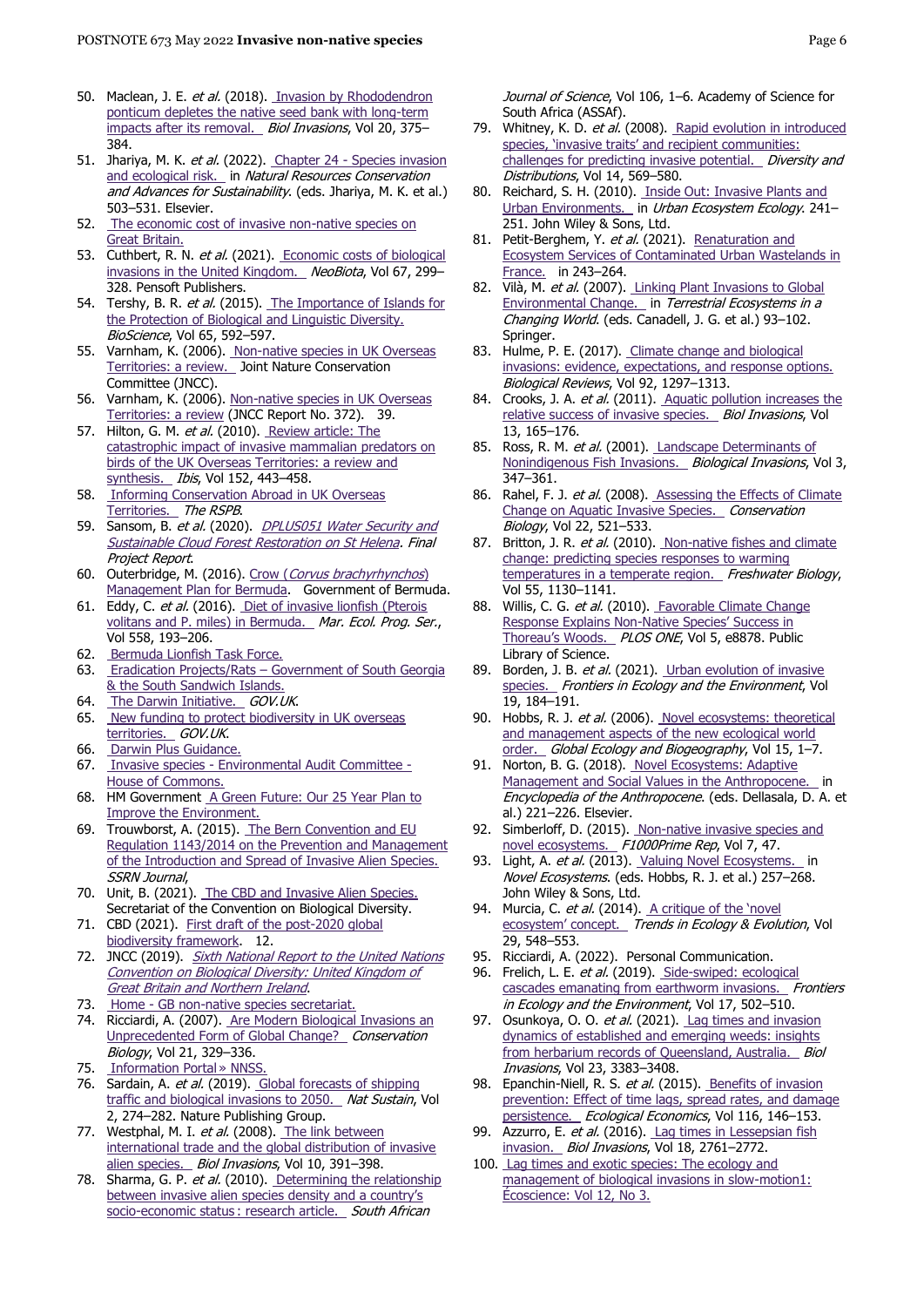- 101. Rouget, M. et al. (2016). [Invasion debt](https://onlinelibrary.wiley.com/doi/abs/10.1111/ddi.12408)  quantifying [future biological invasions.](https://onlinelibrary.wiley.com/doi/abs/10.1111/ddi.12408) Diversity and Distributions, Vol 22, 445–456.
- 102. Lag times in plant invasions: here today, everywhere [tomorrow.](https://ucanr.edu/blogs/blogcore/postdetail.cfm?postnum=18530%20) ANR Blogs.
- 103. Haeuser, E. et al. (2018). European ornamental garden [flora as an invasion debt under climate change.](https://onlinelibrary.wiley.com/doi/abs/10.1111/1365-2664.13197) Journal of Applied Ecology, Vol 55, 2386–2395.
- 104. Dehnen-Schmutz, K. et al. (2006). Rhododendron ponticum [in Britain and Ireland: Social, Economic and](https://www.jstor.org/stable/20723582)  [Ecological Factors in its Successful Invasion.](https://www.jstor.org/stable/20723582) Environment and History, Vol 12, 325–350.
- 105. Zhang, Z. et al. (2020). Soil-microorganism-mediated [invasional meltdown in plants.](https://www.nature.com/articles/s41559-020-01311-0) Nat Ecol Evol, Vol 4, 1612–1621. Nature Publishing Group.
- 106. Hohenadler, M. a. A. et al. (2018)[. First evidence](https://www.nature.com/articles/s41598-018-33445-4) for a [possible invasional meltdown among invasive fish](https://www.nature.com/articles/s41598-018-33445-4)  [parasites.](https://www.nature.com/articles/s41598-018-33445-4) Sci Rep, Vol 8, 15085. Nature Publishing Group.
- 107. Jeschke, J. M. et al. (2018). Invasion Biology: Hypotheses [and Evidence](https://www.cabi.org/ISC/ebook/20183119345). CABI.
- 108. (2014). [UK waterways face 'invasional meltdown' from](https://www.bbc.com/news/science-environment-29570347)  [European organisms.](https://www.bbc.com/news/science-environment-29570347) BBC News.
- 109. Gallardo, B. et al. (2015). Is Great Britain heading for a Ponto–[Caspian invasional meltdown?](https://onlinelibrary.wiley.com/doi/abs/10.1111/1365-2664.12348) Journal of Applied Ecology, Vol 52, 41–49.
- 110. New Zealand taking world leadership role against invasive [species.](https://www.doc.govt.nz/news/media-releases/2016/new-zealand-taking-world-leadership-role-against-invasive-species/)
- 111. (2016). [IUCN welcomes New Zealand leadership on](https://www.iucn.org/news/species/201612/iucn-welcomes-new-zealand-leadership-invasive-species)  [invasive species.](https://www.iucn.org/news/species/201612/iucn-welcomes-new-zealand-leadership-invasive-species) IUCN.
- 112. Simberloff, D. (2019). [New Zealand as a leader in](https://doi.org/10.1080/03036758.2019.1652193)  [conservation practice and invasion management.](https://doi.org/10.1080/03036758.2019.1652193) Journal of the Royal Society of New Zealand, Vol 49, 259–280. Taylor & Francis.
- 113. (2013). [Invasive species policy: recommendations for](https://www.britishecologicalsociety.org/invasive-species-policy-recommendations-for-europe/)  [Europe.](https://www.britishecologicalsociety.org/invasive-species-policy-recommendations-for-europe/) British Ecological Society.
- 114. NZ Government. (2020). [Biosecurity 2025 Direction](https://www.mpi.govt.nz/biosecurity/about-biosecurity-in-new-zealand/biosecurity-2025/biosecurity-2025/)  [Statement for New Zealand's biosecurity system](https://www.mpi.govt.nz/biosecurity/about-biosecurity-in-new-zealand/biosecurity-2025/biosecurity-2025/).
- 115. Invasive Alien Species Strategy for Northern Ireland.
- 116. GB Strategy » NNSS.
- 117. Biosecurity and pathways » NNSS. 118. Griffith, K. et al. (2009). First records in Great Britain of the invasive colonial ascidian Didemnum vexillum Kott, [2002.](http://www.aquaticinvasions.net/2009/index4.html) AI, Vol 4, 581-590.
- 119. (2020). [Japanese Knotweed UK Law | Your Japanese](https://japaneseknotweedagency.co.uk/your-japanese-knotweed-legal-obligations/)  [Knotweed Legal Obligations.](https://japaneseknotweedagency.co.uk/your-japanese-knotweed-legal-obligations/) Japanese Knot Weed.
- 120. Potted plants are harbouring unwanted stowaways. Wildlife and Countryside Link.
- 121. Tidbury, H. et al. (2016). Predicting and mapping the risk [of introduction of marine non-indigenous species into](https://link.springer.com/article/10.1007/s10530-016-1219-x)  [Great Britain and Ireland.](https://link.springer.com/article/10.1007/s10530-016-1219-x) Biological Invasions, Vol 18, 3277–3292.
- 122. Smith, E. R. C. Conduits of Invasive Species into the UK: [The Angling Route?](https://discovery.ucl.ac.uk/id/eprint/10072700/) 298.
- 123. (2013). [Invasive ants: 'Stowaway' ins](https://www.bbc.com/news/science-environment-23684879)ects spreading [around world.](https://www.bbc.com/news/science-environment-23684879) BBC News.
- 124. Invasive Species Ornamental Aquatic Trade Association. OATA - The Ornamental Aquatic Trade Association.
- 125. [Rebel raccoon rehomed -](https://aphascience.blog.gov.uk/2016/08/01/rebel-raccoon-rehomed/) APHA Science Blog.
- 126. [Ring Necked Parakeets in the UK.](https://www.rspb.org.uk/our-work/policy-insight/species/invasive-non-native-species/ring-necked-parakeets/) The RSPB.
- 127. Unit, B. (2008). [What Needs to be Done?](https://www.cbd.int/invasive/done.shtml) Secretariat of the Convention on Biological Diversity.
- 128. Dubois, S. et al. (2017). International consensus [principles for ethical wildlife control.](https://onlinelibrary.wiley.com/doi/abs/10.1111/cobi.12896) Conservation Biology, Vol 31, 753–760.
- 129. [Prevention is Better Than Cure -](http://www.wcl.org.uk/prevention-is-better-than-cure-2020.asp) A Diagnosis on the State [of UK Invasive Species Biosecurity.](http://www.wcl.org.uk/prevention-is-better-than-cure-2020.asp) Wildlife and Countryside Link.
- 130. Pathway Action Plans » NNSS.
- 131. Murchie, A. K. et al. (2021). The threat posed by invasive [alien flatworms to EU agriculture and the potential for](https://hal.archives-ouvertes.fr/hal-03547527)  [phytosanitary measures to prevent importation.](https://hal.archives-ouvertes.fr/hal-03547527) UICN.
- 132. Nematode community structure as a bioindicator in [environmental monitoring -](https://www.sciencedirect.com/science/article/abs/pii/S0169534798015833) ScienceDirect.
- 133. Gams, W. (2007). Biodiversity of soil-inhabiting fungi. Biodivers Conserv, Vol 16, 69–72.
- 134. Staverløkk, A. et al. (2007). Stowaways in imported [horticultural plants: alien and invasive species -](https://nibio.brage.unit.no/nibio-xmlui/handle/11250/2483033) assessing [their bioclimatic potential in Norway.](https://nibio.brage.unit.no/nibio-xmlui/handle/11250/2483033) Bioforsk.
- 135. Hagen, D. et al. (2012). Fremmede arter. Kartlegging og [overvåking av spredningsvegen «import av](https://brage.nina.no/nina-xmlui/handle/11250/2559792)  [planteprodukter».](https://brage.nina.no/nina-xmlui/handle/11250/2559792) Norsk Institutt for Naturforskning (NINA).
- 136. Hulme, P. E. et al. (2008). Grasping at the routes of [biological invasions: a framework for integrating pathways](https://onlinelibrary.wiley.com/doi/abs/10.1111/j.1365-2664.2007.01442.x)  [into policy.](https://onlinelibrary.wiley.com/doi/abs/10.1111/j.1365-2664.2007.01442.x) Journal of Applied Ecology, Vol 45, 403-414.
- 137. Trust, W[. Where Do Our Trees Come From?](https://www.woodlandtrust.org.uk/about-us/what-we-do/we-plant-trees/uk-sourced-and-grown-scheme/) Woodland Trust.
- 138. GB Plant Biosecurity Strategy. 54.
- 139. Be Plant Wise GB non-native species secretariat.
- 140. Check, Clean, Dry [GB non-native species secretariat.](http://www.nonnativespecies.org/checkcleandry/index.cfm)
- 141. Smith, E. Personal Communication.
- 142. Check, Clean, Dry | The NSMC.
- 143. Scalera, R. (2019). Report on alien pathogens and [pathogens spread by invasive alien species in Europe.](https://rm.coe.int/report-on-alien-pathogens-and-pathogens-spread-by-ias-draft-1/168096e1e9)
- 144. Ricciardi, A. et al. (2021). Four priority areas to advance [invasion science in the face of rapid environmental](https://cdnsciencepub.com/doi/10.1139/er-2020-0088)  [change.](https://cdnsciencepub.com/doi/10.1139/er-2020-0088) Environ. Rev., Vol 29, 119-141.
- 145. Pugh, R. et al. (2022). Gardeners warned 'think twice' [before buying plant after it causes £100k damage.](https://www.manchestereveningnews.co.uk/news/uk-news/gardeners-warned-think-twice-before-22952544)  Manchester Evening News.
- 146. Randall, I. (2021). Experts urge plant buyers to use ['reputable British garden centres'.](https://www.dailymail.co.uk/sciencetech/article-9571245/Plants-Experts-urge-buyers-purchase-reputable-British-garden-centres-nurseries.html) Mail Online.
- 147. RSPCA warns of a rise in abandonment of exotic pets [after lockdown.](https://uk.news.yahoo.com/rspca-warns-of-a-rise-in-abandonment-of-exotic-pets-171654832.html)
- 148. (2014). 16 Invasive Species Sold at Garden Centers You [Should Never Buy.](https://www.epicgardening.com/invasive-species-sold-at-garden-centers/) Epic Gardening.
- 149. [Mistaken Identity?: Invasive Plants and Their Native Look](https://books.google.co.uk/books/about/Mistaken_Identity.html?id=xNnPPgAACAAJ&redir_esc=y%20)alikes : an ... - [Google Books.](https://books.google.co.uk/books/about/Mistaken_Identity.html?id=xNnPPgAACAAJ&redir_esc=y%20)
- 150. Mathiesen, K. (2016)[. Amazon and eBay hosted ads for](https://www.theguardian.com/environment/2016/may/06/amazon-and-ebay-hosting-ads-for-banned-invasive-species)  [banned invasive species.](https://www.theguardian.com/environment/2016/may/06/amazon-and-ebay-hosting-ads-for-banned-invasive-species) The Guardian.
- 151. Olden, J. D. et al. (2021). Online auction marketplaces as [a global pathway for aquatic invasive species.](https://doi.org/10.1007/s10750-020-04407-7)  Hydrobiologia, Vol 848, 1967–1979.
- 152. Marshall, B. M. et al. (2022). Searching the web builds [fuller picture of arachnid trade.](https://www.nature.com/articles/s42003-022-03374-0) Commun Biol, Vol 5, 1-13. Nature Publishing Group.
- 153. Humair, F. et al. (2015). E-commerce trade in invasive [plants.](https://onlinelibrary.wiley.com/doi/abs/10.1111/cobi.12579) Conservation Biology, Vol 29, 1658-1665.
- 154. [Wildlife and Countryside Act 1981.](https://www.legislation.gov.uk/ukpga/1981/69)
- 155. [Infrastructure Act 2015.](https://www.legislation.gov.uk/ukpga/2015/7/section/24/enacted) Queen's Printer of Acts of Parliament.
- 156. [Wildlife and Natural Environment \(Scotland\) Act 2011.](https://www.legislation.gov.uk/asp/2011/6/contents/enacted)  Queen's Printer for Scotland.
- 157. The Invasive Alien Species (Enforcement and Permitting) [Order 2019.](https://www.legislation.gov.uk/uksi/2019/527/contents/made) Queen's Printer of Acts of Parliament.
- 158. [Anti-social Behaviour, Crime and Policing Act 2014.](https://www.legislation.gov.uk/ukpga/2014/12/part/4/chapter/1/crossheading/community-protection-notices/enacted)  Queen's Printer of Acts of Parliament.
- 159. Cubb, R. (08/032022). Personal Communication.
- 160. [Global threats from invasive alien species in the twenty](https://www.nature.com/articles/ncomms12485)first century and national response capacities | Nature [Communications.](https://www.nature.com/articles/ncomms12485)
- 161. McGeoch, M. A. et al. (2010). Global indicators of [biological invasion: species numbers, biodiversity impact](https://onlinelibrary.wiley.com/doi/abs/10.1111/j.1472-4642.2009.00633.x)  [and policy responses.](https://onlinelibrary.wiley.com/doi/abs/10.1111/j.1472-4642.2009.00633.x) Diversity and Distributions, Vol 16, 95–108.
- 162. Roy, H. E. et al. (2014). Horizon scanning for invasive alien species with the potential to threaten biodiversity in [Great Britain.](https://onlinelibrary.wiley.com/doi/abs/10.1111/gcb.12603) Global Change Biology, Vol 20, 3859-3871.